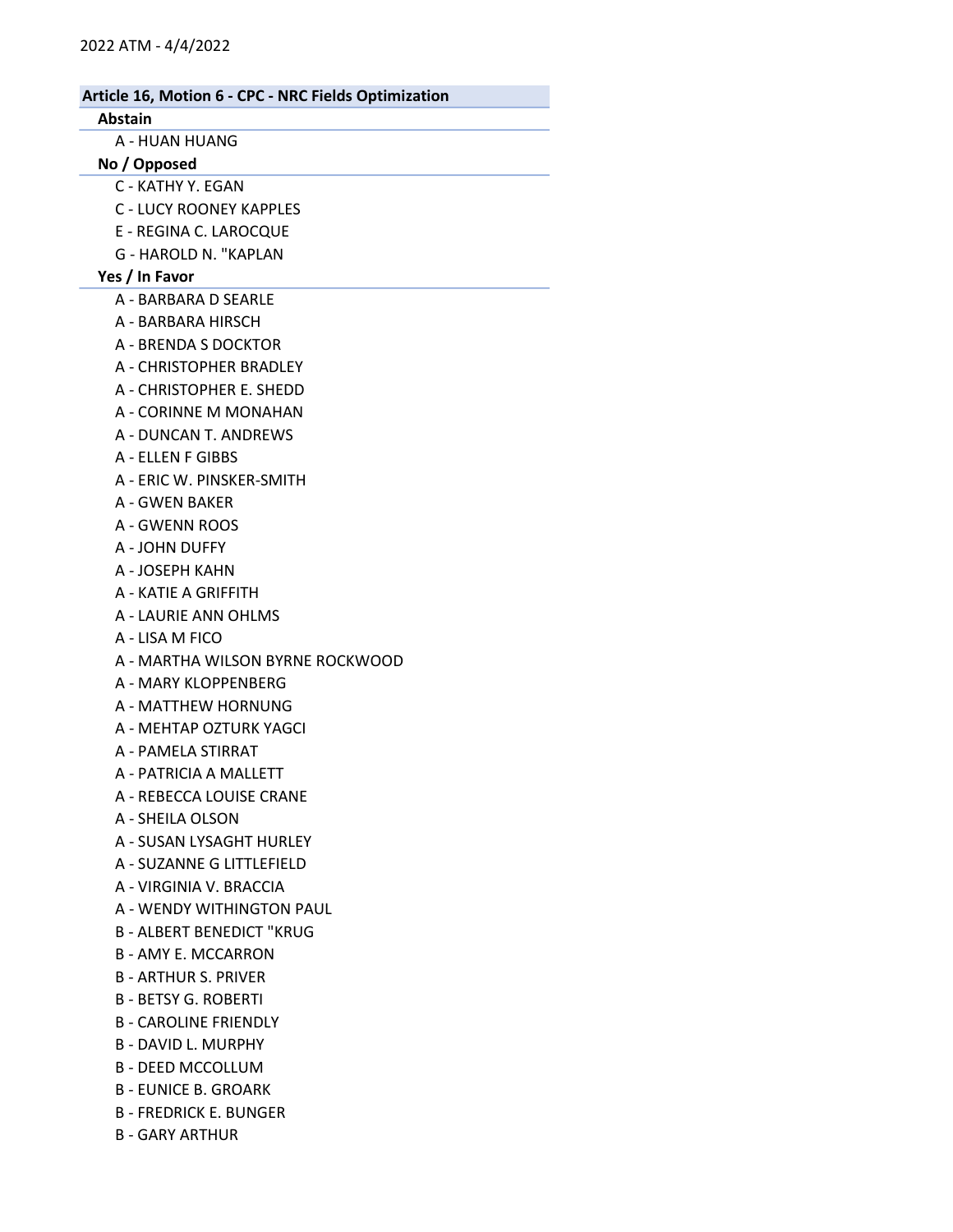- B IVY WANG
- B JAMES L. ROBERTI
- B JOSEPH MICHAEL "HICKSON
- B JOSEPH SCHOTT
- B KATHERINE S. CORT
- B KELLY C. FRIENDLY
- B LINDA H. CHOW
- B MELISSA A. MARTIN
- B MIDDLETON ANSLEY "MARTIN
- B NORA TRACY PHILLIPS
- B PAUL THOMAS DELANEY
- B ROBERTA MORGENSTERN
- B S. PETER W. JONES
- B SCOTT K. BENDER
- B SKYE JACOBS
- C AMY SB GOTTSCHALK
- C ANDREA N. WARD
- C ANN M. HOWLEY
- C ANN WELKE RAPPAPORT
- C BEATRICE BEZMALINOVIC DHEBAR
- C CHRISTINE S. MIZZI
- C ELIZABETH LASHWAY
- C HOLLY M. GRACE
- C HYUN SOOK RYU SONG
- C KATE MCGEOUGH
- C KELLY MCCOULF NORRIS
- C LEANNE J. LEIBMAN
- C LINDA OLIVER GRAPE
- C LOIS SULLIVAN
- C LUCIENNE V. RONCO
- C MARCIA TESTA SIMONSON
- C MARTIN JAY "MCHALE
- C PAMELA POSEY
- C ROYALL H. SWITZLER
- C SARA H. RAVERET
- C SARAH H. PEDERSEN
- C SHANI M. DEFINA
- C SHARON L. GRAY
- C STEVEN D. FESSLER
- C SUSAN K. MAGGIONI
- C THOMAS H. ULFELDER
- C WENDY HARRIS GARBER
- D ANN-MARA S. LANZA
- D CAROL ALMEDA-MORROW
- D CHRISTINE A. KEHOE
- D CRAIG EDWARD MACK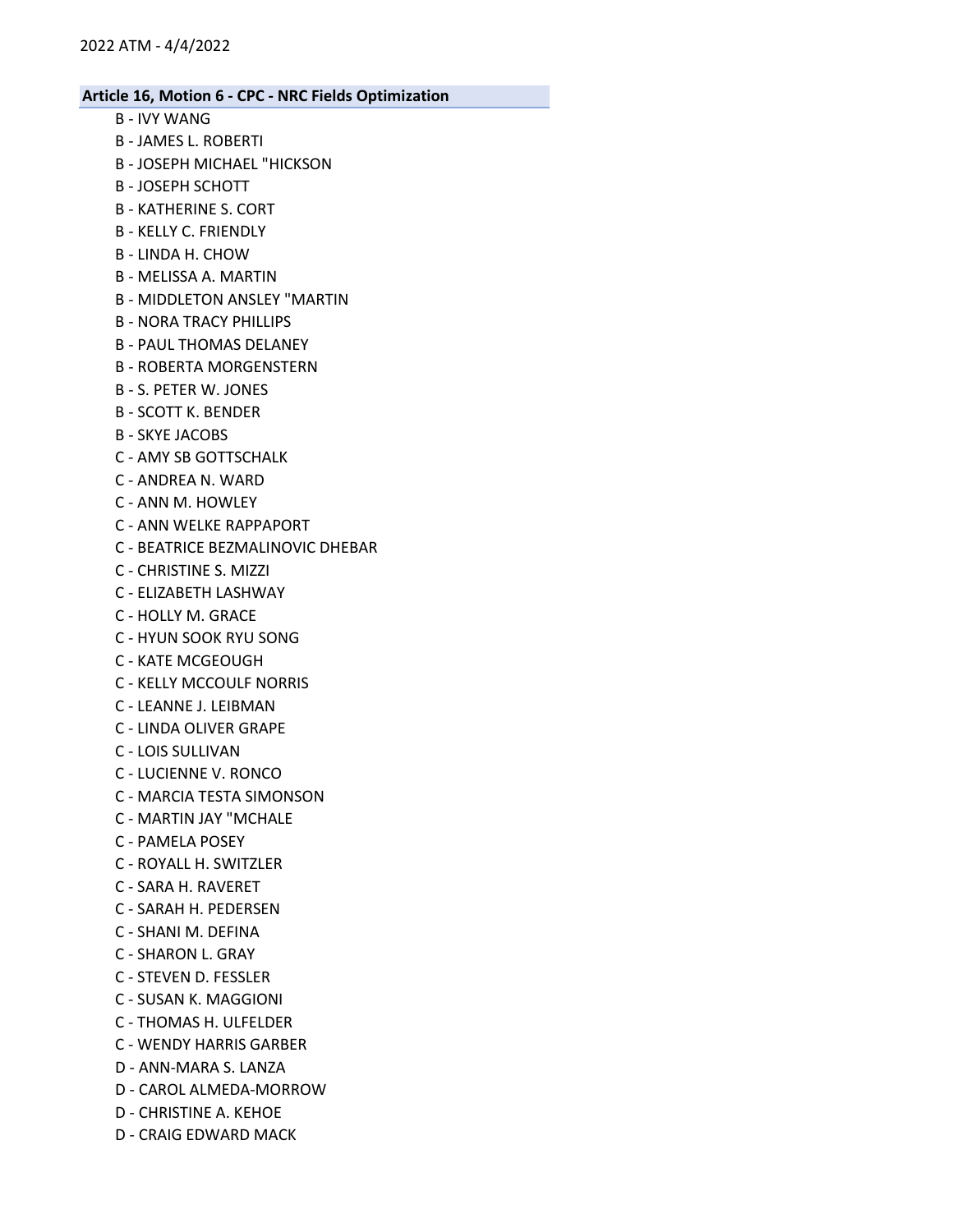- D DEREK B. REDGATE D - DIANE E. HALL
- D ELIZABETH H. SHLALA
- D ELIZABETH SULLIVAN WOODS
- D ELLIOT GODFREY SWAN
- D GAIL FRANCES SULLIVAN
- D IAN COHEN
- D ILLANA S. NISSENBAUM
- D JOHN D. LANZA
- D JOHN SCHULER
- D LAURA ROBERT-FRAGASSO
- D LAURA SCHOTSKY OLTON
- D LINA EVE VITA MUSAYEV
- D LORI A. FERRANTE
- D MARGIE PALLADINO
- D MARK B. BENJAMIN
- D MARY BETH GRIMM
- D MASON R. SMITH
- D MAURA MURPHY
- D PATTI QUIGLEY
- D RICHARD D. "HILL
- D SANDRA SABA JOSEPH
- D STEPHEN G. MURPHY
- D W. ARTHUR "GARRITY
- E CAREN PARKER
- E DENNIS DISCHINO
- E JACQUI VAN LOOY
- E JESSICA BETH GRAHAM
- E JOAN GAUGHAN
- E KATHERINE K. MACDONALD
- E KATHERINE L. "BABSON
- E KEVIN J. MACDONALD
- E LAURENCE D. SHIND
- E LISE M. OLNEY
- E MARLA L. ROBINSON
- E MARY GARD
- E NANCY L. GOODEN WESTENBERG
- E NEAL R. GOINS
- E ODESSA MB SANCHEZ
- E PAUL A. CRAMER
- E RAINA C. MCMANUS
- E RANI ELWY
- E RUSSELL THOMAS GENTRY
- E SUSAN E. RYAN
- E THOMAS J. MACDONALD
- E TIMOTHY W. FULHAM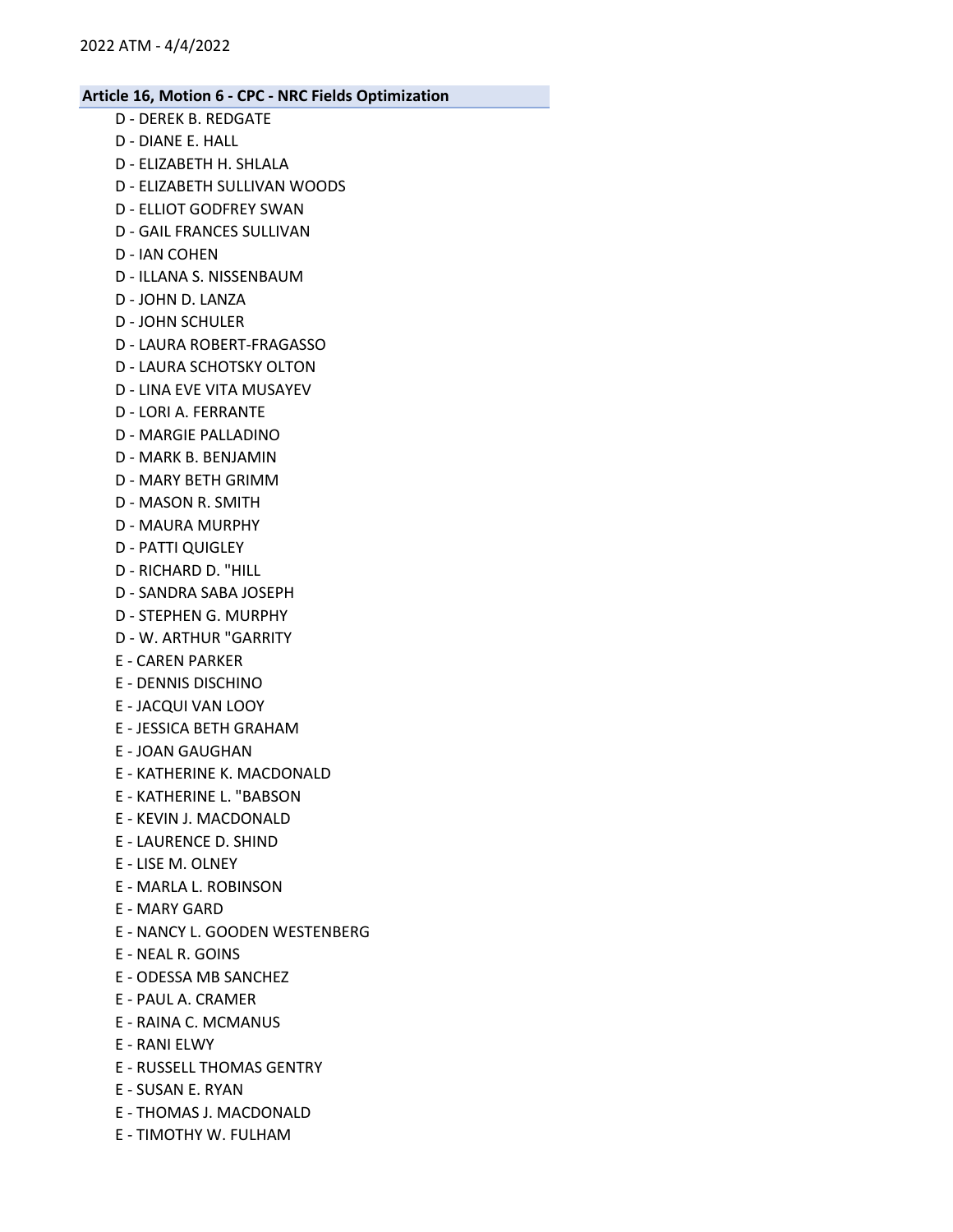- E WENDY A. HAERING-ENGELS E - WENDY S. BECK VON PECCOZ F - ANNE P. COHEN F - C. MADISON "RILEY F - CHRISTINE SWENSON LAWRENCE F - CYNTHIA C. EDWARDS F - DAVID LIVINGSTON F - DAVID RYAN DAWS F - ELAINE M. PUTNAM F - ELIZABETH LANGE F - ELIZABETH MAY F - ERIC M. CARLSON
	- F FREDERIC W. RIPLEY
	- F HOPE CROSIER
	- F JAY PROSNITZ
	- F JULIE RISING BRYAN
	- F LISA COLLINS
	- F MICHAEL ANDREW LICATA
	- F MICHAEL J. MASTRIANNI
	- F MICHELE DRAGON LIVINGSTON
	- F NICHOLE ANN BERNIER
	- F NIKI BRINKMAN-OFENLOCH
	- F SALVATORE "DEFAZIO
	- F SARA A. JENNINGS
	- F SHAWN BAKER
	- F SHELLY WARD
	- F STEVEN J. SIMONS
	- F SUSAN KAGAN LANGE
	- F VICTORIA J. OSTLER
	- F VIRGINIA LEE FERKO
	- G ALLAN L. PORT
	- G ANDREW A. WILSON
	- G CRAIG L. COHEN
	- G DIANE CAMPBELL
	- G DOUGLAS W. SMITH
	- G EDWARD D. FOLLAND
	- G FREDERICK W. SCHALLER
	- G JANET Z. GIELE
	- G JE'LESIA JONES
	- G JOAN HACKETT CODY
	- G JUDSON L. JAFFE
	- G KATHLEEN F. TRUMBULL
	- G LORRI WOODACRE
	- G MARJORIE R. FREIMAN
	- G MARY ANN CLUGGISH
	- G MICHAEL R. TOBIN